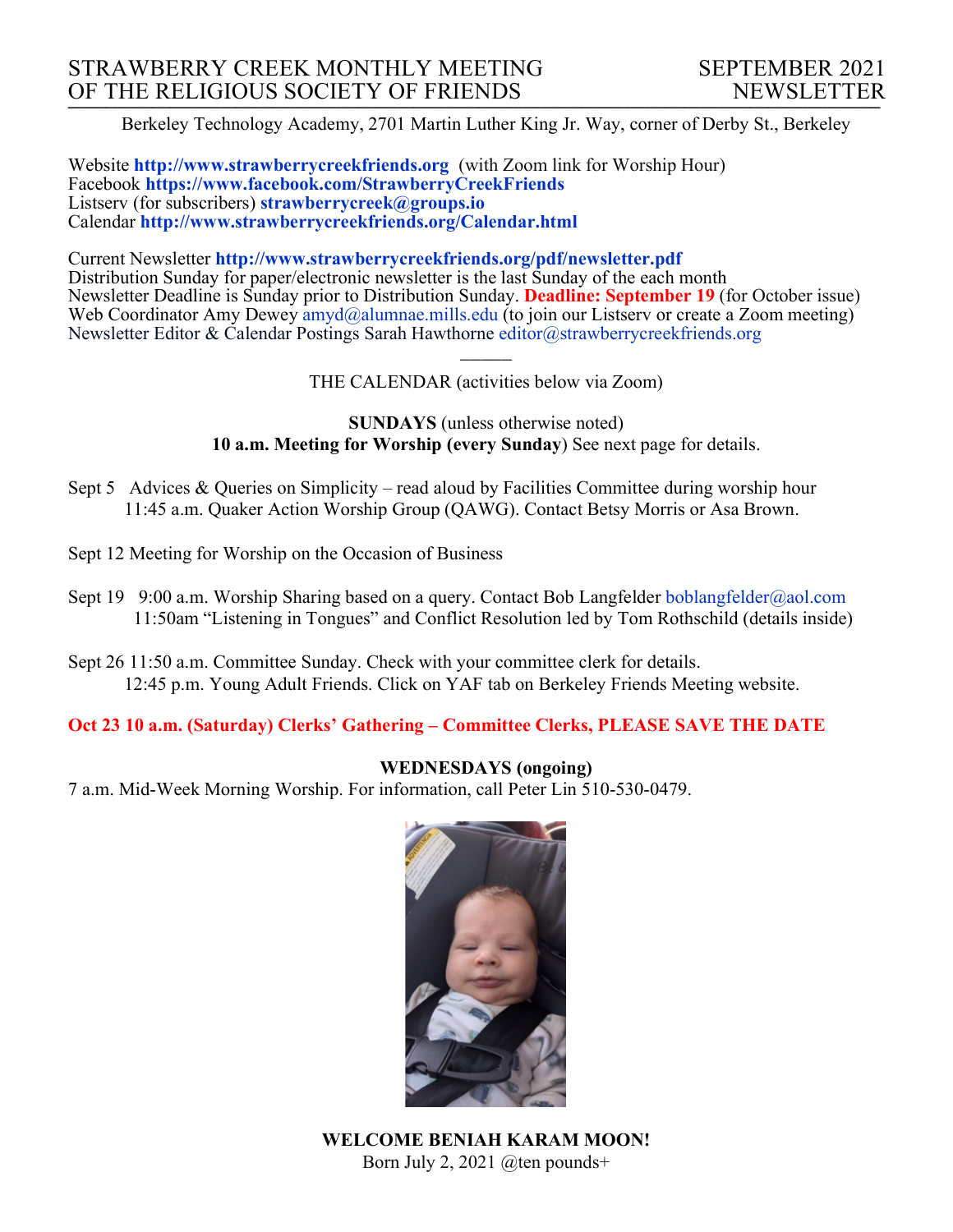### **Strawberry Creek Sunday Worship (Zoom)**

We meet for worship at 10am Sunday mornings via Zoom; link posted on SCMM home webpage **http://www.strawberrycreekfriends.org** The "Virtual Meeting Room" opens earlier at 9:30am. Our worship closes at 11am, followed by holding in the light those in need, announcements, and social time to share. Newcomers are invited to sign the Zoom Guest Book in the Chat Function.

### **Berkeley Friends Meeting (BFM)**

The Zoom link for Sunday worship may be found online. **http://www.berkeleyfriendsmeeting.org** Current Clerk of Berkeley Friends Meeting, John Maurer, died July 29, 2021, and his Memorial Meeting was August 29, at BFM Meetinghouse. Cards can be mailed to his wife Jean Maurer at 93 Emery Bay Drive, Emeryville, CA 94608.

**BFM Climate Crisis: Solutions & Possibilities** At 7pm Friday September 17, Berkeley Friends Meeting (via Zoom) is hosting Mark D. Levine, past Director of the Environmental Division of Lawrence Berkeley National Lab. See **www.berkeleyfriendsmeeting.org/news**

#### **Exploring Spiritual Practices (starts Sept 7)**

Tuesday September 7 starts a ten week online course by Marcelle Martin, author of *Our Life is Love: Quaker Spiritual Journey.* Participants will seek the nature of consciousness, our true self, and our connection to Spirit, by exploring mindfulness, awareness, and communion with the Divine. The course is intended to assist in learning which spiritual practices are most suited to each of us at this time and explore how to make them a more integrated part of our daily lives. Participants can choose between Early Morning (7:30-9:30am) or Late Afternoon (4-6pm). For details, go to **https://neym.org/eventscalendar/2021/09/exploring-spiritual-practices**

**Listening in Tongues – 11:50am Sunday Sept 19** Third Sunday in September (Adult Education) will feature Tom Rothschild leading a discussion on *"Listening in Tongues" and Conflict Resolution.*

Conflict is inevitable–and that's good! It affords opportunity for true resolution and reconciliation, for growth in understanding and Spirit. To achieve this, we must continually learn how to listen, deeper and better. *Listening in Tongues* is a spiritual approach, a different way towards listening, towards understanding the speaker's deeper meaning and intention. This creates space for responding to conflict in truly non-violent ways verbally and emotionally, as much as physically.

#### **Woolman School/Sierra Friends Retreat Center**

*New Staff:* Mollie Mowat,Woolman alum 1987-88, is now Programs Director. Micaela "Mei" Martinez, is now Farm and Volunteer Program Coordinator. Francisco Elia-Benfield is Maintenance Assistant (summer intern), helping Caretaker Chris Benfield. (A Retreat Center Manager is being sought.)

*Volunteer!* FEMA finally took away the enormous piles of fire debris and remnants of Cedar House. The farm is ready for rebuilding structures and planting a variety of foods. So far thirty-eight volunteers have put in 280 work hours, helping install an 8-foot perimeter deer fence, trenching and laying 1,000 feet of irrigation pipe and graded interior driveways, and building pads for a new barn and greenhouse. Edible crops will be planted this fall. To help the Woolman Farm restoration, come to a weekly Volunteer Workday, Thursday mornings from 7:30-12:30: **https://woolman.org**

#### **Woolman School 1970's Activist (republished)**

Jim was a Quaker rancher/activist, who for three semesters in the early '70's led John Woolman students to live in the Sonoran desert, going on goatwalks into the mountains. Jim later co-founded the Sanctuary Movement. Jim Corbett's classic first book *Goatwalking: A Guide to Wildland Living* has been republished, as has second book, *Sanctuary for All Life: Wildland Pastoralism and the Peaceable Kingdom.* Book sales profits go to his widow Pat Corbett.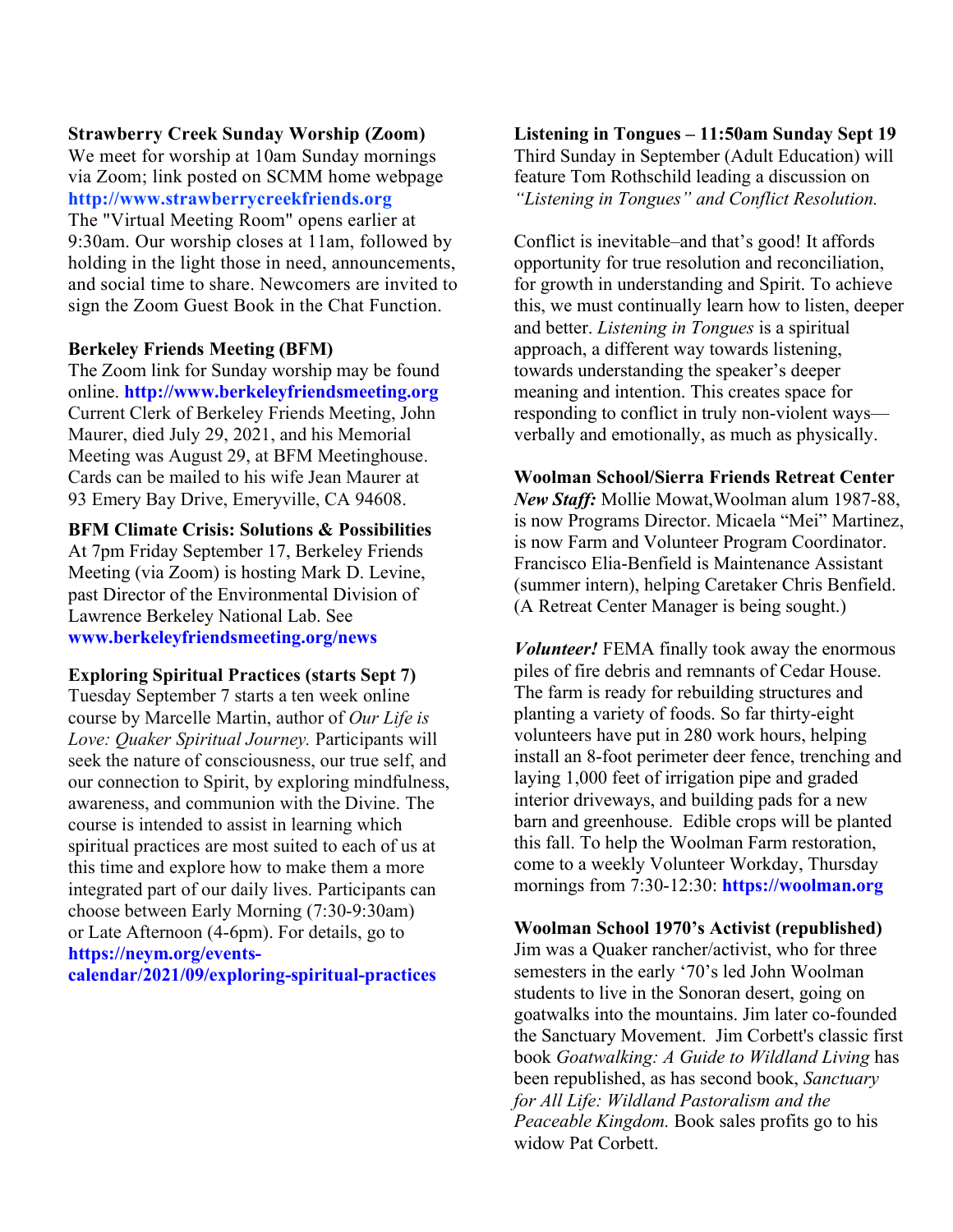This page (an excerpt from Rachel Findley's paper) is the first installment of a series to be printed …

# **Strawberry Creek Friends Meeting: A History**

*On April 13, 2007, Rachel Findley completed a history of Strawberry Creek Monthly Meeting, for submission in a class she was taking at Earlham College in 2007. Besides consulting official Meeting documents such as newsletters and State of the Meeting Reports, she named Leslie Leonard and Tom Yamaguchi as her main sources, plus interviews and her own recollections. Below are excerpts from Rachel's paper, slightly revised/reordered with new headings, for the sake of clarity.*

### **Roots**

Joel and Hannah Bean were clerks of the Iowa Yearly Meeting's Men's and Women's meetings in the 1860's. In 1861 they traveled in the ministry to California; they also visited Hawai'i, England and American East Coast…

Seeking to retire from a contentious field of battle, the Beans sold their Iowa farm and moved to San Jose in 1882. Controversy followed them: their home meeting in Iowa eventually stripped them of their recognition as ministers. Amid continuing difficulties with Iowa Quakers, and revivalistrelated schism in San Jose, the Beans built a meeting house where Friends settled into quiet unprogrammed worship.

### **College Park Friends Association**

This group of Friends organized themselves as College Park Association of Friends, which published the following Discipline:

# **Discipline of the College Park Association of Friends**

**\*Doctrine:** Friends believe in the continuing reality of the living Christ, available to all seeking souls.

\***Worship:** The worship of God is in spirit and in truth and shall be held on a basis of the leadership of the Holy Spirit.

\***Ministry:** All members and all Attenders are free to participate vocally in Meetings, under a sense of God's Presence.

\***Manner of Living:** Friends are advised to conduct their private lives with simplicity and directness, ever sensitive to the world's needs and eager to engage in service.

**\*Relation to State:** Friends are urged to feel their responsibility to the nation, and at the same time to recognize their oneness with humanity everywhere, regardless of race.  *-- College Park Friends Association, early 1890's*

… In 1918, Monthly Meetings could join the College Park Friends Association; Berkeley Friends Meeting was one of the first three Meetings to join.

In this beginning, a pattern can be seen that continues into the twentieth century and beyond. Friends in the "Beanite" tradition, spiritual descendants of the Beans and of the College Park Friends Association, see themselves as standing apart from the schisms and quarrels of the Eastern and Midwestern Friends. They meet for worship in expectant waiting on the Holy Spirit, without programming or designated preachers. They reject revivalist movements and avoid creedal definition. They honor the independence of individuals and meetings, avoiding human authority that comes from a top-down structure. They pursue faithfulness to the inward guidance of God, in personal life and in service to humanity…

### **Pacific Coast Association of Friends**

Anna Shipley Cox, grand-daughter of Joel and Hannah Shipley Bean, married Howard Brinton, a Philadelphia Quaker. Together they fostered the establishment of the Pacific Coast Association of Friends, meeting with a group of Quakers from Washington, Oregon and California in 1932. The group held summer conferences that continued even after the Brintons moved back east to Pendle Hill (in Pennsylvania) in 1936…

In 1946, a conference was held at Pacific Oaks school; the organizers hoped that a Yearly Meeting would be formed… The "independent" Yearly Meetings – Pacific Yearly Meeting and its "daughters," Intermountain YM and North Pacific YM – acquired the reputation of being on the extreme liberal end of the modern Quaker spectrum. A faculty member at Pendle Hill once said "PYM has a loose-leaf *Faith and Practice*, as we don't want to be prevented from immediate response to continuing revelation."

[To be continued...]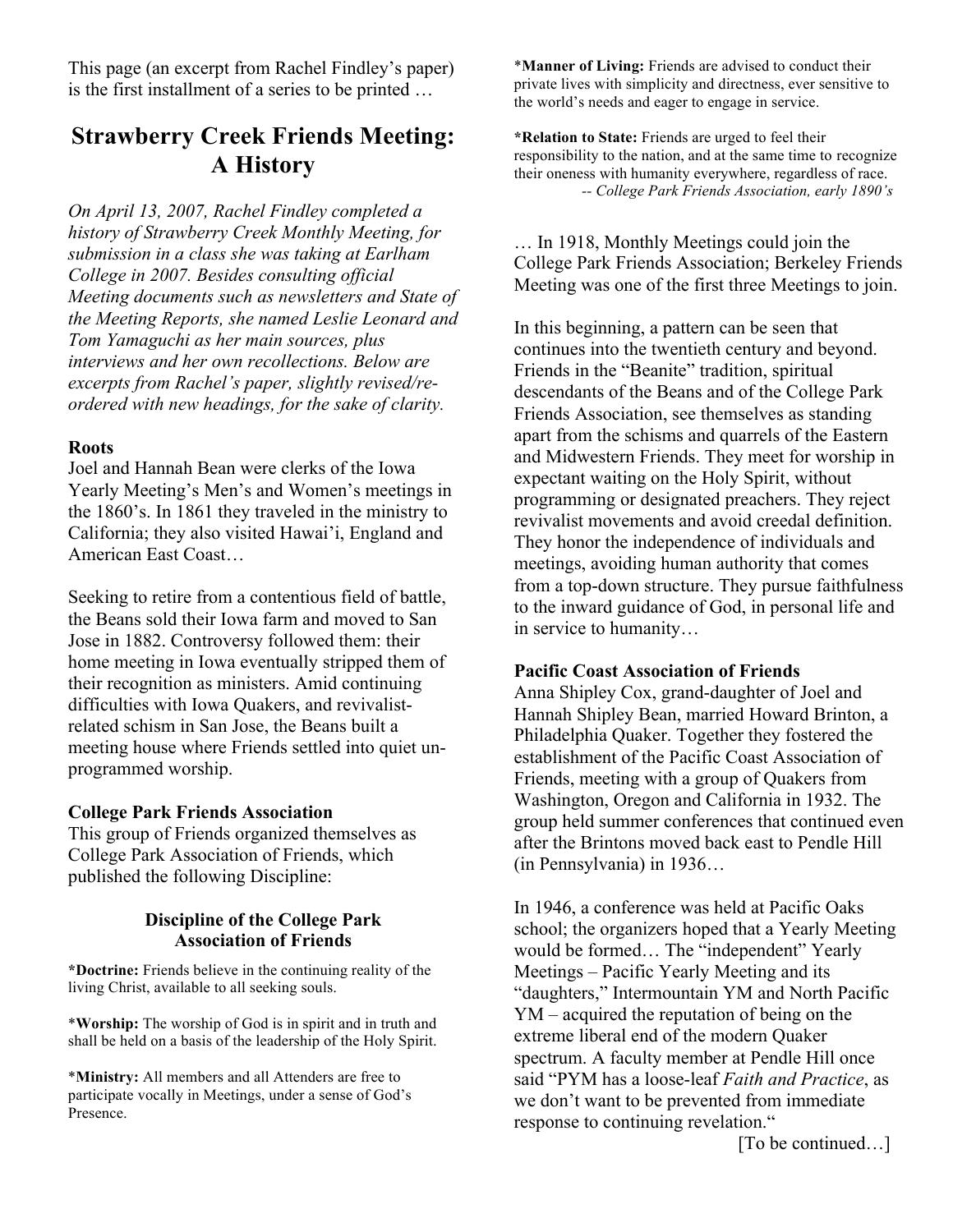# *We Remember…* **Lynne Ann Tillman Bird D'Angelo** March 30, 1945 – May 20, 2021



LYNNE WAS BORN in San Jose, California, the oldest child of six born to Henry (Tillie) and Ruth Tillman. She grew up on the east side of San Jose where her father built two houses on the three acres her parents owned. The first house was a one bedroom apartment over a garage where she lived from age 2 until age 9 with her parents and her brother Doug (1947-1984). The family moved next door to a more spacious home where Lynne's four sisters, Jean, Ellen, Laurie and Carol were born.

Lynne's father grew a wide variety of fruit and nut trees and other food items: Almond, apple, apricot, cherry, fig, peach, plum, walnut and persimmon trees, berries, corn, beans, broccoli, cabbage, onions, zucchini, rabbits, and chickens. Part of the land was open field which frequently caught fire in the summer. Lynne and Doug raised 4-H sheep in the field for two years and showed them at the Santa Clara County fair. Eventually the back part of the field was sold and houses replaced open space.

Lynne went to Pala School for kindergarten and first grade, then to Linda Vista second grade through sixth, then back to Pala which had become just 7th & 8th grade. She graduated from James Lick High in 1963. She attended San Jose State for one year, transferring to UC Davis to major in Nutrition and Dietetics.

Lynne had an interest in Foods and Nutrition at an early age. One of her favorite pictures shows her spoon-feeding her brother Doug (next page). In sixth grade she worked in the school cafeteria and after lunch, washed the teachers' dishes. Lynne also took Home Economics in both junior high and high school, and learned cooking and sewing in 4-H. She kept her Betty Crocker Cookbook from high school and used it occasionally in later years.

Before her freshman and sophomore years in college, Lynne worked as a kitchen helper at the Methodist summer camp Skylandia, at Lake Tahoe (now a park outside Tahoe City in Lake Forest). She also spent one summer as a Junior Cook, working at the Rising Sun Inn in Glacier National Park and hiking the many trails.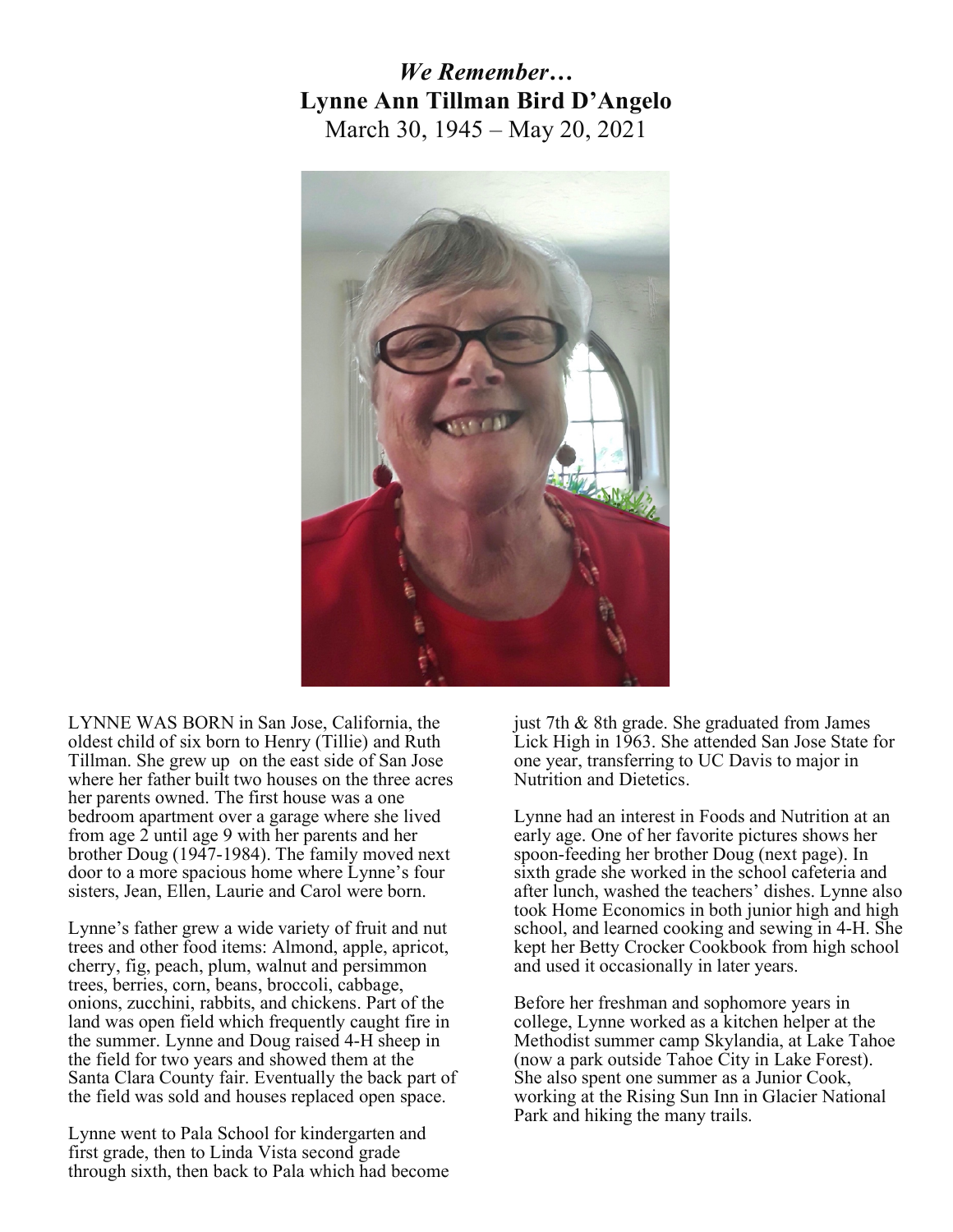After writing a paper on nutrition in her freshman science class, she decided to be a dietitian. She wavered on this decision twice. She was unhappy with the courses offered at San Jose State. As an intern at Oregon State Medical School she discovered the food service was serving *eggs that had turned black in the warmers* to new mothers! No one shared her outrage, and she wasn't sure she wanted to be like those other dietitians. Fortun- ately, after <sup>a</sup> Fellowship in Child and Maternal Nutrition at the University of Washington in Seattle, she changed her mind and she enjoyed her forty-year career as a dietitian.

In 1967 following her UC Davis graduation, Lynne married John Bird in San Jose Friends Meeting. Joanna was born a few years later. Although she had known John and his family from the Methodist church and they attended the same high school, it was a difficult marriage for Lynne. After years of trying to make it work, they divorced in 1988.

Lynne went back to school and received her Masters Degree in Nutrition from the University of Bridgeport in Connecticut. During that time she also hosted Language Studies Students from a variety of countries while juggling a variety of jobs consulting, working at a dialysis unit and at Kaiser. She worked more than twenty years as a Nutrition Educator at Kaiser, providing both individual and group classes, and more than thirty years as a Consultant Dietitian at various convalescent and psychiatric hospitals. She retired in 2007.

LYNNE MARRIED Peter D'Angelo in 1997 in the Strawberry Creek Meeting. Peter came with two boys, Alex and Mark. Lynne found her life greatly enriched by the two boys now in her family. Peter and Lynne enjoyed folk dancing, hiking, backpacking and adventure travel together. They visited 79 countries together and survived the sinking of their ship *Explorer,* in Antarctic waters. They were members of Berkeley Folk Dancers for 24 years.

With a Quaker group, The Friendly Folk 5 Dancers, that used dance as a form of peace ministry, they traveled and danced in countries where tourists seldom go, including visits with Quakers in Africa.

Lynne started attending Quaker Meeting as a student at UC Davis. After her first marriage in San Jose meeting, Lynne attended a number of meetings over the years: Multnomah in Portland, University in Seattle, San Francisco Meeting, and Berkeley Meeting which she joined after the birth of her daughter.

She was an active and valued part of Strawberry Creek Meeting from the time it started as a worship group until the time of her death. She served as clerk of the worship group, later as alternate clerk and clerk of the meeting, transferring her membership from Berkeley Meeting when Strawberry Creek became an independent Meeting. Her committee service included Worship and Ministry, Mutual Care, Oversight, Care of the Meeting, and Retreat.

ON SEPTEMBER 25, 2008, Lynne and Peter helped when Joanna gave birth to Julianna and Johnathaniel (Jack). Joanna and the twins came to stay with Lynne and Peter. When Joanna went back to work three days a week in 2008, Lynne and Peter took care of the twins. They continued to stay with Lynne and Peter until 2014, when Lynne and Peter helped Joanna buy a house down the street.

Lynne enjoyed the adventure of travel, from camping trips with her own family as a child, to world travel as an adult. Jack and Julianna went on their first camping trip with Joanna, Lynne, and Peter. At that time, Lynne thought it might be her last camping trip because she was getting old. But with an upgraded tent and air mattress, she continued camping every year, visiting many National Parks including Death Valley and the Grand Canyon. On the last camping trip in 2019, she took Jack and Julianna to see her favorite spots in Glacier National Park, as well as Yellowstone and Grand Teton National Park.

AFTER RETURNING from a trip to Mongolia, Lynne experienced stomach pains and in December 2019 was diagnosed with pancreatic cancer. In January 2020 she started chemotherapy, but late in the year, the cancer metastasized. She continued chemotherapy, hoping to join a clinical trial, but was unable to do so. Her health declined and she entered hospice care on May 10. She died peacefully at home about 11:00 on the night of May 20, 2021. Besides Peter, Joanna, Jack and Julianna and stepsons Alex and Mark, Lynne is survived by her father, sisters, their children & grandchildren.

Lynne looked at life as an adventure, especially since the sinking of the *Explorer*. She was able to face her cancer as yet another adventure.

In the end, it was important to her that we all keep a sense of humor. We celebrate her life and how she touched ours.

*This is a duplicate of Lynne's Memorial brochure, distributed at her memorial held Saturday, July 31 at 10am at Clayton Valley Presbyterian Church.*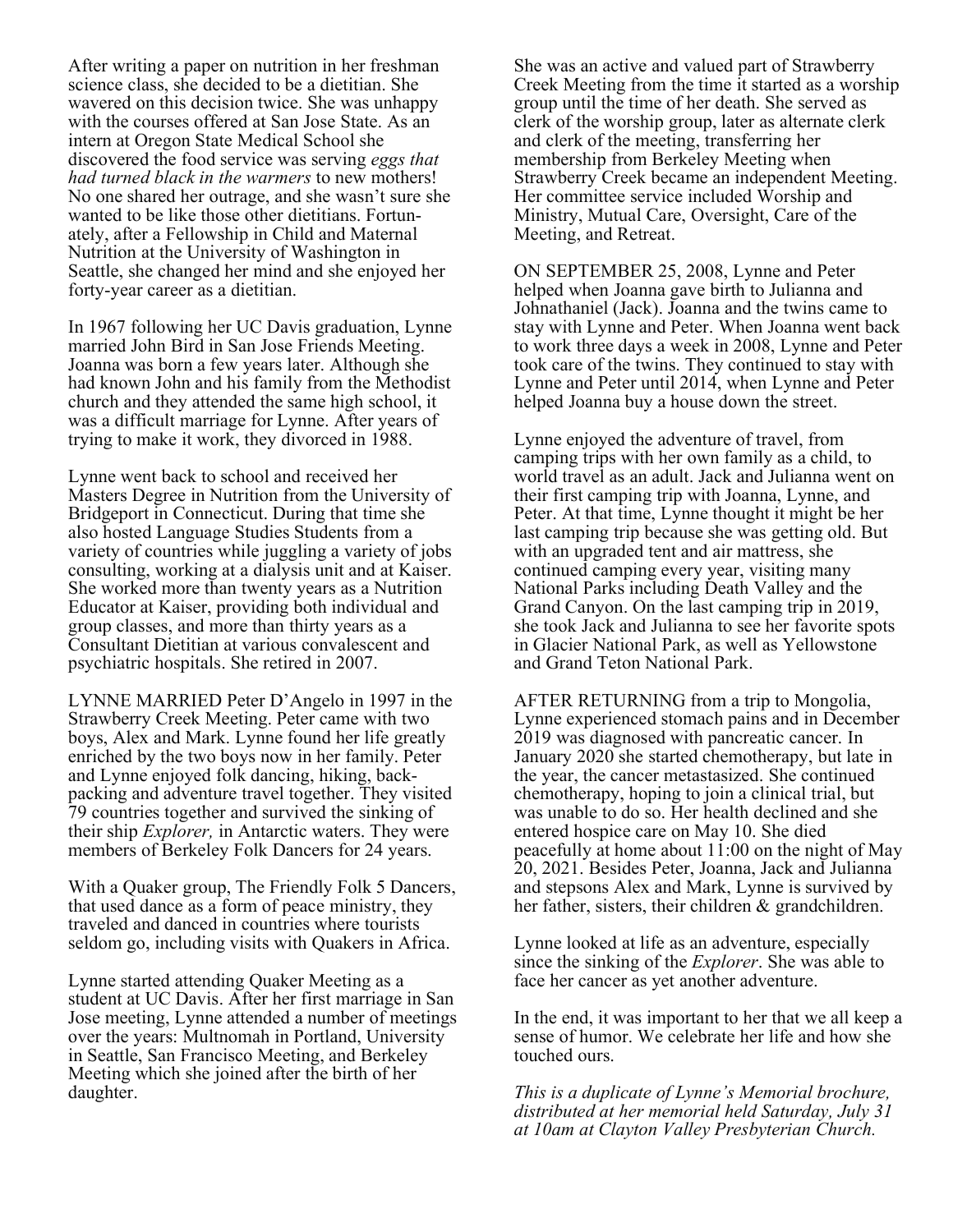### **Strawberry Creek Monthly Meeting Meeting for Worship on the Occasion of Business August 8, 2021 draft minutes**

*For review and approval at September Business Meeting*

Meeting for Business opened at 11:50 a.m. with silent worship and was conducted via Zoom. Elizabeth Moses Strain clerked the meeting. 39 Friends were present.

The Clerk reviewed the agenda, which had been posted by the recording clerk to groups.io on August 7th.

The recording clerk read the minutes for the June, 2021, Meeting for Business. The minutes were approved with the following modifications:

- New business: the spelling of Stephen McNeil's name was corrected.
- Announcements: today's date was corrected.

# **Correspondence and Clerk's Business**

We received a thank you letter from the Berkeley Food Pantry for our annual gift of \$150.

The Clerk proposed David Rutschman, Paul Jolly, and Andrea English as the Naming Committee to populate next year's nominating committee. Friends who have concerns are invited to speak to the Clerk or Alternate Clerk over the next month while these names are seasoned.

The Alternate Clerk read aloud the Minute of Declaration and Commitment from the Ujima Friends Meeting which was brought to the Clerk's attention by two friends and was circulated via groups.io. The Clerk will repost the Minute to groups.io as requested today.

The Clerk described a minute on uprooting and dismantling racism passed by Berkeley Friends Meeting. It was circulated by groups.io August 7th. The Minute credits our "Minute on Engagement to Uproot and Dismantle Racism in Strawberry Creek Meeting" as a source.

The Bridging the Gap Committee is responsible for communication and sharing of resources between Strawberry Creek and Berkeley Friends Meeting. The representatives from SCMM for the coming year will be: Carl Anderson (Care of the Meeting Committee) continuing, Betsy Morris (Worship and Ministry Committee), and, at large, Diane Wolcott.

### **Old Business**

Power, Privilege, and Race Subcommittee (Susan Burr) The Meeting approved the PPR recommendation [below] to implement a decision-making query used to support us in our accountability to our "Minute on Engagement to Uproot and Dismantle Racism in Strawberry Creek Meeting." The query will be posed in our business meetings for a year and at the end of the year we will reflect on the practice. Committees are also encouraged to use the query in their deliberations through the committee cycle ending in May, allowing the members who have put it to use to consider how it has worked before the committees are reshuffled.

Peace, Earthcare, and Social Witness (Stephen McNeil) The meeting approved the proposed Minute [below] regarding Indian Boarding Schools. PacYM has appointed a committee on Indigenous Affairs. Tom Rothschild and Lisa Hubbell, (past member of SCMM) are both members of that committee. Shelley Tannenbaum mentioned a protest against the Line 3 tar sands pipeline which violates the rights and sovereignty of Indigenous people in Minnesota. Shelley will be traveling to Minnesota to join that protest in September. The clerk asked the meeting to hold the affected communities in the Light.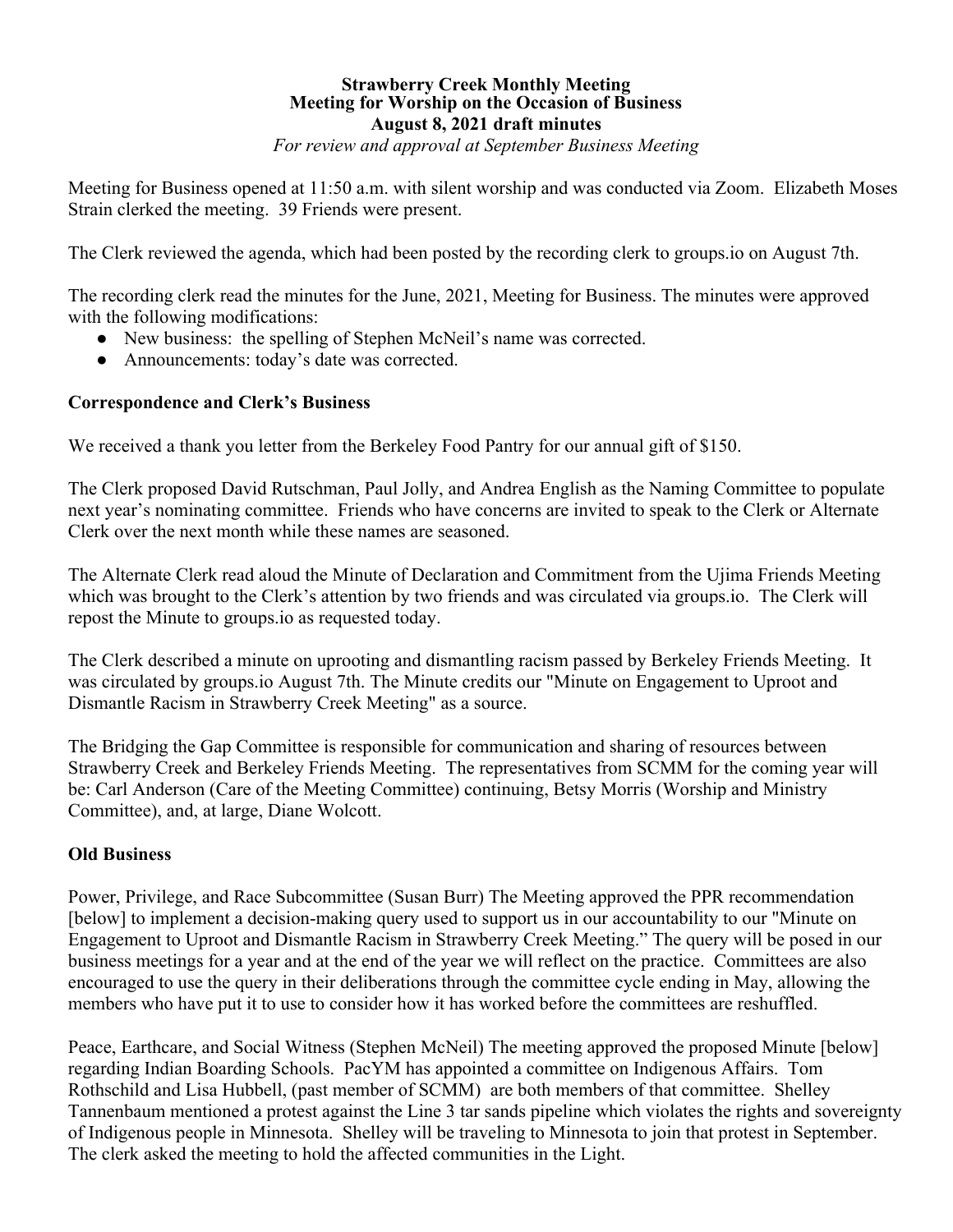Care of the Meeting Committee (Kathy Barnhart) We approved Ragni Larsen-Orta's transfer of membership from Visalia Meeting. A welcome committee (Kris Muller - convener, Joyce Samati, Michelle Bellows, Frank Satterwhite and Betsy Morris) was appointed.

# **New Business**

There is no new business.

# **Reports**

Worship and Ministry (Judith Schumacher-Jennings) presented a report [below] on the ongoing deliberations on reopening. The report was circulated via groups.io August 6th. It included four components: health considerations for in-person gathering, technical considerations for blending zoom and in-person participation, evaluation of the experiment, and timing. Friends with concerns should contact Judith or Ralph Murphy, coclerks of the committee. Given the arrival of the Delta variant, the clerk suggested a third listening session.

First Day Children's Program (Joyce Samati) In the first phase of reopening, there will not be a separate children's program. Children will be welcome, as always, to join in worship with their families.

# **Announcements**

- Next Meeting for Business September 12th, 2021, at 11:50 a.m.
- Power, Privilege, and Race Subcommittee (Susan Burr) The final SCMM discussion on *Braiding Sweetgrass* by Robin Wall Kimmerer is scheduled for August 29th (changed from August 15th), at 11:50 a.m. via Zoom; same link as for Meeting for Worship.
- Clerks' Gathering on Saturday October 23rd at 10 a.m., online or at Berkeley Meeting Education Room, as the pandemic dictates.
- Birth of Beniah Karam Moon, born July 2nd, 2021, at 3:54p.m., 10 pounds 2 ounces.
- Avoctja asked for donations to Puerto Rico, as it is the beginning of hurricane season. If you write a check, make it out to Avoctja Jiltonilro with "Puerto Rico" on the memo line.
- Sarah Hawthorne announced that the SCMM website now has a new tab called News, which not only has the link to the current newsletter, but, in response to requests from Meeting, has an archive of all past newsletters for the last year. Sarah noted the Berkeley Friends Meeting Minute, referred to in Clerk's business today, was printed in the June issue, which is now online.

The Meeting closed with worship at 1:50 p.m.

Respectfully submitted, Elizabeth Moses Strain, Presiding Clerk, Beth Wrightson, Alternate Clerk, Paul Jolly, Recording Clerk

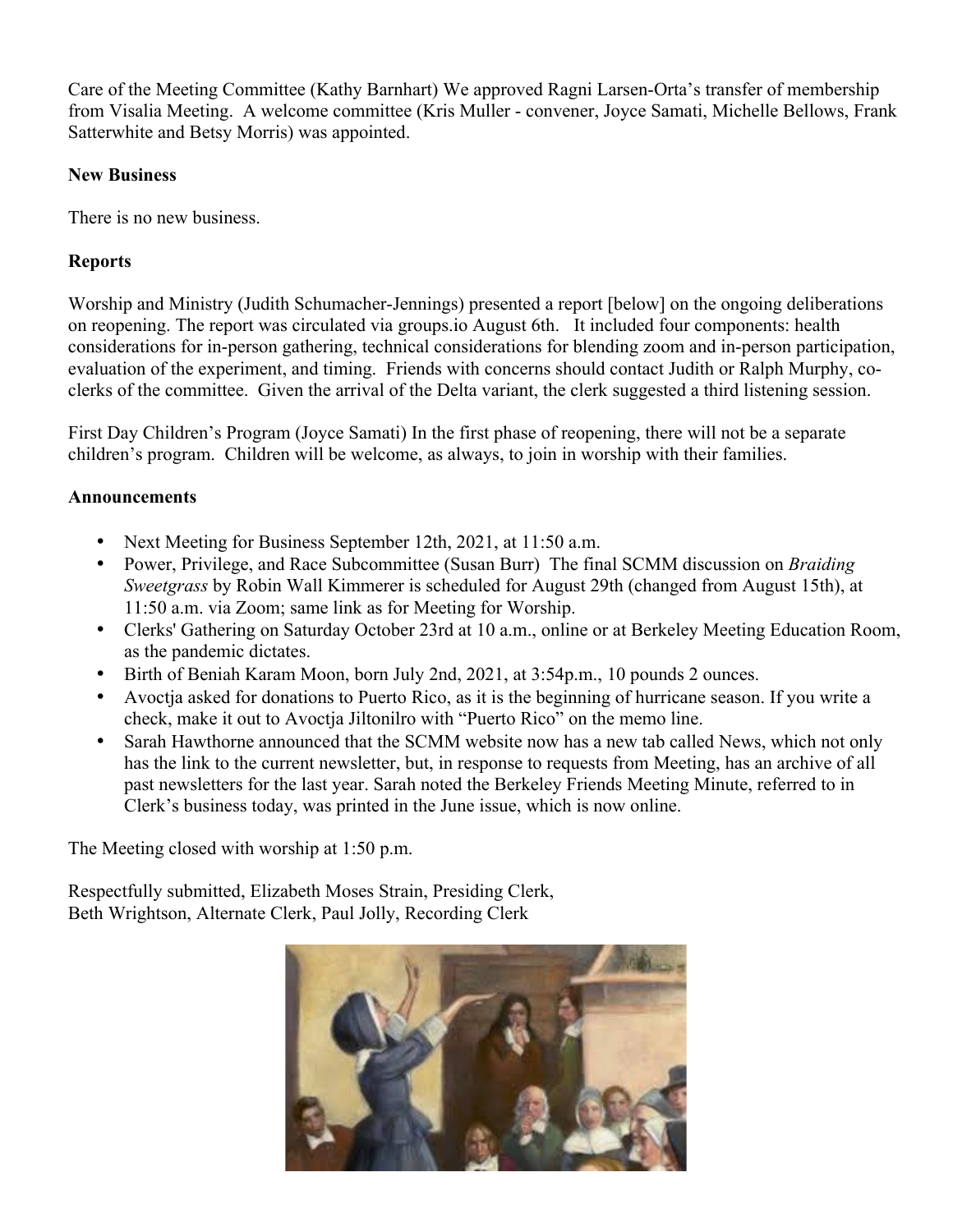# **Worship and Ministry Report on Reopening**

*In the united stillness of a truly 'gathered' meeting there is a power known only by experience.... There are perhaps few things which more readily flow 'from vessel to vessel' than quietness. The presence of fellow-worshippers in some gently penetrating manner reveals to the spirit something of the nearness of the Divine Presence.*

*—Caroline E. Stephen, 1908*

Worship and Ministry is grateful for all the work of the Blending Berries (Sarah Hawthorne, James Hosley, John McCarthy, Tom Rothschild, Erik Wilson, Amy Dewey, Rick Herbert, Josh Gallop, Laura Miller, Jay Cash) and also to have been informed by their guiding principles:

- *Trust "Moving at the Speed of Trust" (an expression of faith in Quaker process)*
- *Treat everyone Equally (commitment to offer each of us the same options)*
- *Treasure the Vulnerable (a belief that we all benefit when no one is excluded.)*

At our second listening meeting Worship and Ministry provided information on how we propose to proceed and listened to concerns and thoughts. Laura Miller explained the health and safety recommendations. Sarah Hawthorne explained the work of the Blending Berries. James Hosley explained our experimenting with technology.

*The proposal will only be implemented when we feel the Meeting is ready to meet in person.* 

# **The Proposal**

# **A. Health and Safety Recommendations**:

The following guidelines will be observed until covid conditions change for those wishing to meet in-person.

1. All are welcome regardless of vaccination status, pending medical advice.

2. Masks will be worn indoors. Masks will be discretionary outdoors.

3. The multipurpose room's capacity will be 30-39. 4. Chairs will be preset. Chair moved next to another with mutual agreement.

5. Those who arrive after the room's capacity has been reached will be seated outdoors. Those needing indoor seating because of a disability may contact greeter to reserve a seat in meeting room. 6. Low speed fans will be available indoors for circulating air. Doors and windows will be open. 7. In the event of excessive heat or smoke , the meeting would be held on zoom only, that is, no indoor or outdoor meeting will occur at B-Tech. The meeting will be notified through list serve the night before.

8. Exit meeting room at rise of meeting for socializing outdoors. 9.

Touching and hugging is appropriate when permission is given.

10. At first, refreshments will not be offered during social hour. Drinks and food availability will be considered in the next phase of reopening.

# B. **Blending Zoom and In Person Participants**:

The Meeting will experiment for about six weeks with different technologies to combine Zoom and in person participants. These technologies may include:

- 1. An "Owl" [description deleted]
- 2. The Denon sound system [description deleted].

3. Cell phones. Cell phones with earphones could be used to connect with the zoom meeting both by people worshiping in the courtyard and by people worshiping in the meeting room, particularly those hard of hearing. A volunteer will help those without cell phones give ministry.

4. We will try to provide Zoom participants with a view of the Meeting room.

# C. **Evaluation:**

An Evaluation Subcommittee will be created by Worship and Ministry to encourage and receive responses to the Experiment. These will be forwarded to Worship and Ministry and other committees as appropriate.

# D. **Timing:**

The Meeting will not start the experiment until all components are ready. This includes the work of Facilities Committee and Worship and Ministry Committee to implement the Health and Safety Requirements and Communications Committee work on the technology experiment. The soonest this could begin would be September 19, pending medical advice.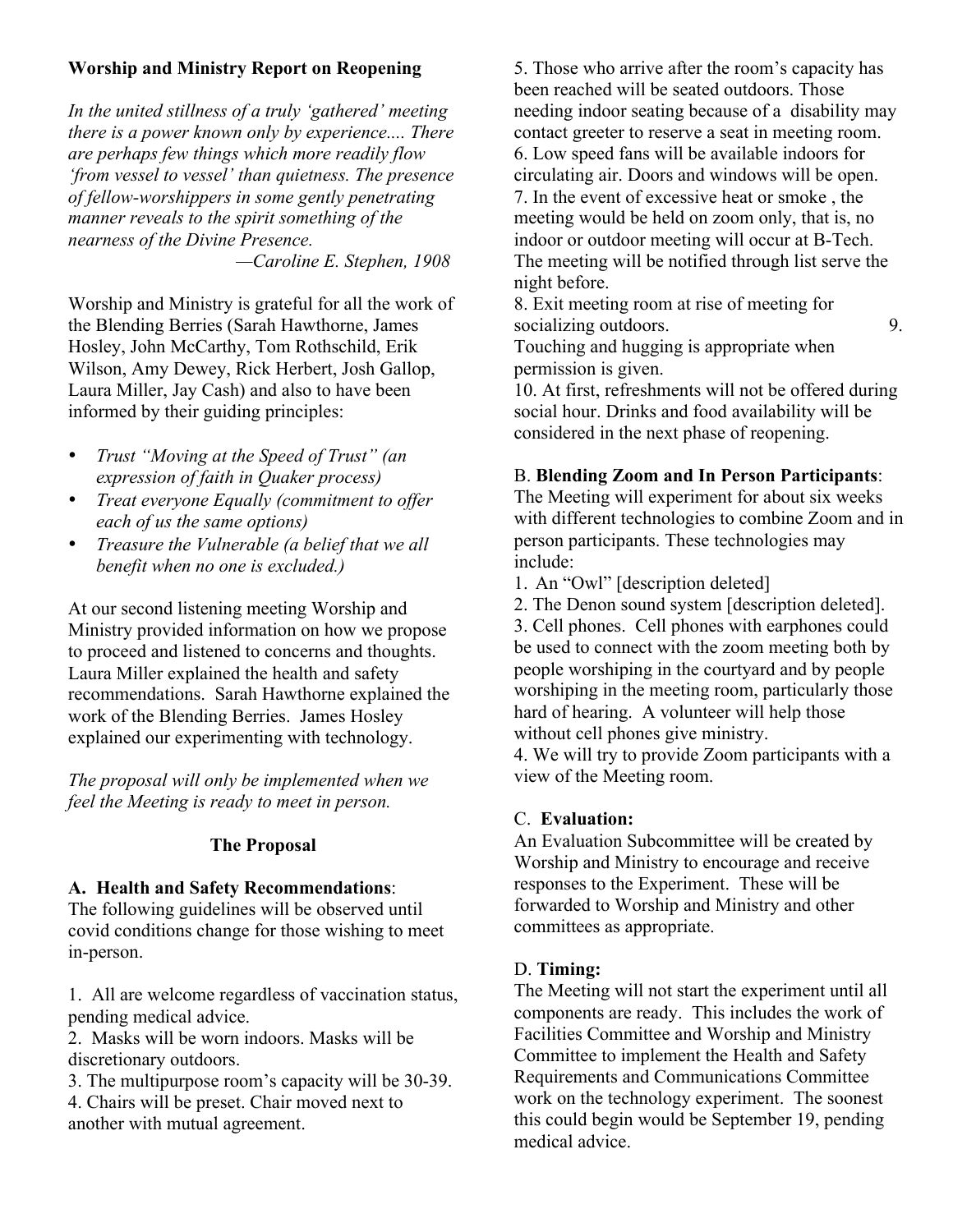# **Minute in Support of Truth & Healing Commission for Native Peoples**

(approved Aug 8, 2021)

The Strawberry Creek Monthly Meeting of Berkeley, CA (Pacific Yearly Meeting) supports the "Truth and Healing Commission on Indian Boarding School Policy Act" (HR 8420) that was considered by the U.S. House of Representatives in 2019-2020. Although HR 8420 did not become law, Strawberry Creek Monthly Meeting continues to support the establishment of a Truth and Healing Commission… to address the historical trauma experienced by Native American/Alaska Native children who were forcibly removed from their homes between 1869 and the 1960's, and placed in Indian Boarding schools. The children were taught to reject Native languages, cultures, and spiritual practices and adopt Euro-American culture.

Native Americans continue to suffer

multigenerational trauma caused by this policy of forced assimilation and cultural genocide. Quakers were among the strongest supporters of the Indian boarding school policy and operated some 30 Indian schools (some in collaboration with the federal government) for varying periods of time…

**Resources for Further Information & Reflection**

The website for the National Native American Boarding School Healing Coalition **https://boardingschoolhealing.org**

Paula Palmer's video "*The Quaker Boarding Schools: Facing our History and Ourselves.*" **https://vimeo.com/192219802/376f2f1ddb**

Paula Palmer's article "*Quaker Indian Boarding Schools, Facing Our History and Ourselves,*" Friends Journal, October 1, 2016. **https://www.friendsjournal.org/quaker-indianboarding-schools/**

Toward Right Relationship with Native Peoples website **https://friendspeaceteams.org/trr**

# HR 8420 link:

**https://www.congress.gov/bill/116thcongress/house-bill/8420/text**

Decolonizing Quakers website **www.decolonizingquakers.org**

# **Decision-making query for accountability**

*to our Minute on Engagement to Uproot and Dismantle Racism in Strawberry Creek Meeting* (approved August 8, 2021):

…The suggestion came to April 2021 Meeting for Business that SCMM consider adopting use of the query that Friends General Conference uses to test their business decisions. The version for Strawberry Creek would be

# *How does this decision and our work support Strawberry Creek Meeting in becoming an actively anti-racist faith community?*

Some business meetings are conducted without decisions being made, yet we want all corporate work we do to be carried out with intention to live into our anti-racism minute. We believe the query is best brought early in the Meeting for Business agenda.

# **Recommendation:**

- 1. After the prior month's Minutes are read and approved, the Clerk states: We are reminded to consider how our work and decisions today support SCMM in becoming an actively antiracist faith community.
- 2. Before announcements and closing worship, reflect on "How did our work and our decisions [as relevant] today support us in becoming an actively anti-racist faith community?"
- 3. That committees consider how to incorporate this recommendation into their work.
- 4. Assess how the practice has been working after a year.



# **Resist the Line 3 Pipeline!**

**Become a Water Protector (online trainings)** Several Friends participated in non-violent civil disobedience over this past Minnesota winter, several more took part in the June Treaty People Gathering. Others have visited the Indigenous-led water protector camps, some risking arrest or being arrested. Trainings are now being offered to support allies. See Quaker Earthcare Witness **quakerearthcare.org/stop-the-line-3-pipeline**